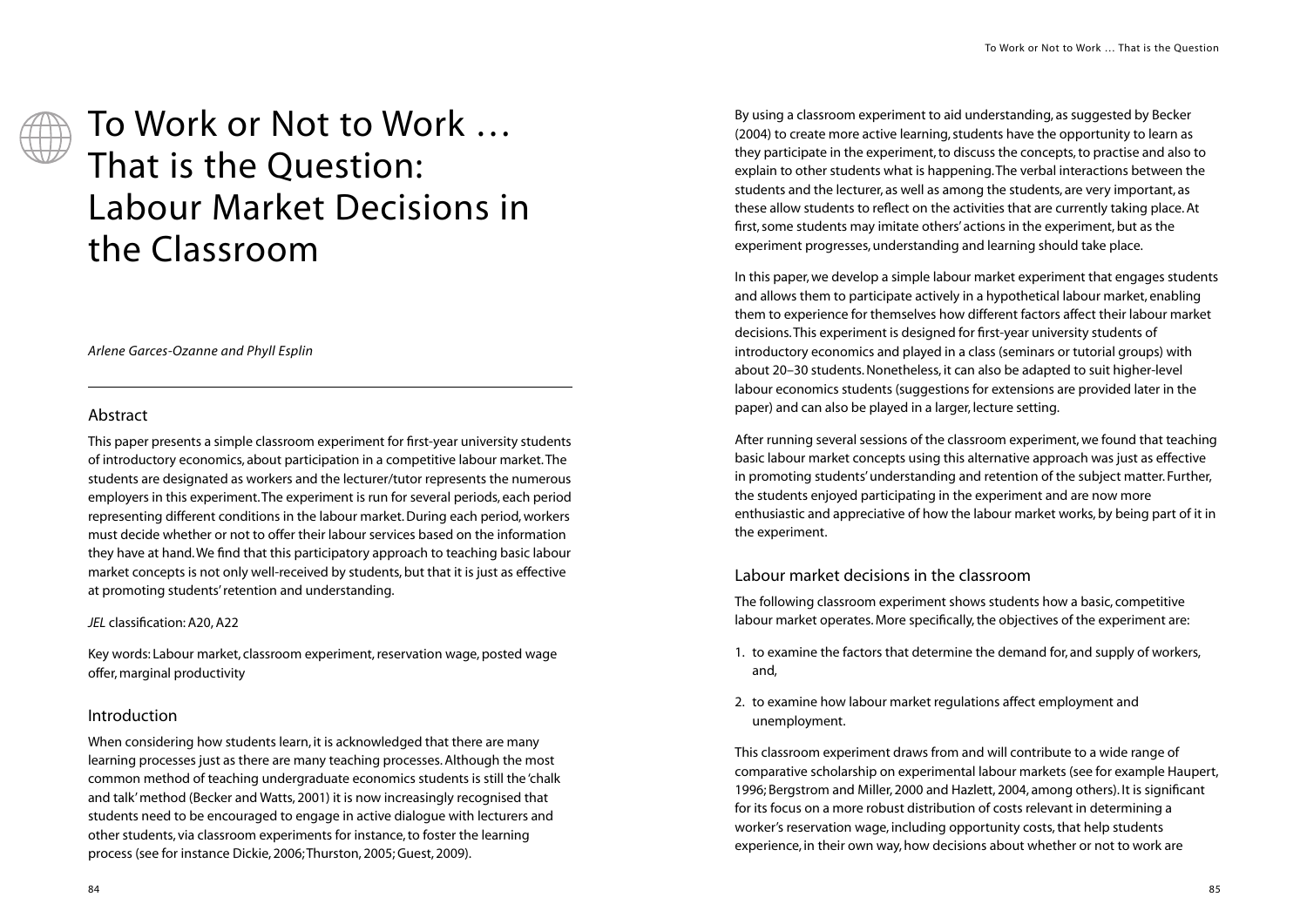made, and in providing the students with a thought-through example of how different government actions, specifically provision of unemployment benefits and minimum wage laws, alter labour market outcomes.The experiment, including the discussions held about the different labour market outcomes, is expected to reinforce the understanding and appreciation of such concepts.

During the course of the experiment, students observe how changes in the price at which a particular output is sold, changes in the marginal productivity of workers and workers'reservation wage affect demand for, and supply of, labour. Students will also be able to examine how labour market regulations affect wages and employment. As this experiment is specifically designed for an introductory economics course, it is best to allocate about 5 minutes to explain the objectives and the mechanics of the experiment, 40 minutes to run four periods representing different labour market scenarios and to discuss the different outcomes in each period, and 5–10 minutes to summarise the main conclusions.This experiment can be played comfortably with 20–30 students, but can be adapted to suit a larger class size.

# Mechanics of the classroom experiment

There are two types of workers in the competitive labour market: skilled and unskilled workers.The students take on the role of workers and are randomly divided into skilled and unskilled workers. Skilled workers have a higher marginal productivity of labour than unskilled workers. For simplicity, we assume constant marginal productivity of workers. Each worker is also randomly assigned different costs associated with working (this includes the opportunity cost of their time, transportation costs, childcare expenses, etc.) that would make up the worker's reservation wage. For ease of running the experiment, the numerous employers, represented by the lecturer/tutor, offer appropriate wages to skilled or unskilled workers, and all workers signalling their willingness to work will be hired. It is not unreasonable to assign the lecturer/tutor the role of numerous employers, since in a competitive labour market, no single employer can offer a higher or lower wage rate than the market rate because doing so would drive them out of the market. In an advanced labour economics class, the students may be randomly assigned the role of employers. In this experiment, we assume that employers can distinguish skilled workers from the unskilled and know the respective marginal productivities of skilled and unskilled workers.

Outcomes in the labour market are determined through a 'posted wage offer'. In this 'posted wage offer' market, the employers or 'buyers' of labour services orally communicate their wage offers to the workers or 'sellers' of labour services, who then decide and signal to the employers whether or not they will work given the

wage being offered and their opportunity costs.The 'posted wage offer' market is suitable in the context of this labour market experiment for an introductory economics class where the employers (the lecturer/tutor) have full information of the skills (abilities) that workers possess, and under the assumption that there are no other explicit costs associated with hiring workers.

To keep the exposition of the labour market concepts simple for an introductory economics class, the employers hire all skilled and unskilled workers who are willing to supply their labour at the wage rates offered in each period.The employers are profit-maximising employers and offer wage rates accordingly.The employers, represented by the lecturer/tutor, then write on the board the number of skilled and unskilled workers that will be hired at the wage rates offered, and how many will remain unemployed. Discussions will follow through from the results of the 'posted price offer' in each period, under different scenarios.

The workers' aim is to maximise their own profit from working and not working. If a worker decides to work, the worker's profit will be equal to the wage he/she will receive less his/her reservation wage. That is, profit<sub>work</sub> = wage – reservation wage.

If a worker decides not to work, his/her profit<sub>notwork</sub> = 0, assuming that the government does not provide unemployment benefits.When the government introduces unemployment benefits, a worker who decides not to work will be entitled to receive unemployment benefits so that his/her profit  $_{\text{notwork}} =$ unemployment benefits.

If profit*work* > profit*notwork*, the worker will choose to work. If profit*work* < profit*notwork*, the worker will choose not to work. If profit*work* = profit*notwork*, the worker can choose to work or not work.

The experiment is run for four periods, with each period representing different labour market scenarios. In each period, workers can decide to either supply their labour or remain unemployed.

# How the experiment is played

At the beginning of the session, the lecturer/tutor takes a deck of playing cards and each worker (student) is asked to pick one card from the deck. A worker who gets a red card is skilled; a worker who gets a black card is unskilled. All skilled workers have a marginal productivity of 30 units of output per day; all unskilled workers have a marginal productivity of 20 units of output per day. In this experiment, it is implied that employers already have an existing workforce and want to hire more workers, hence the assumed marginal productivities of skilled and unskilled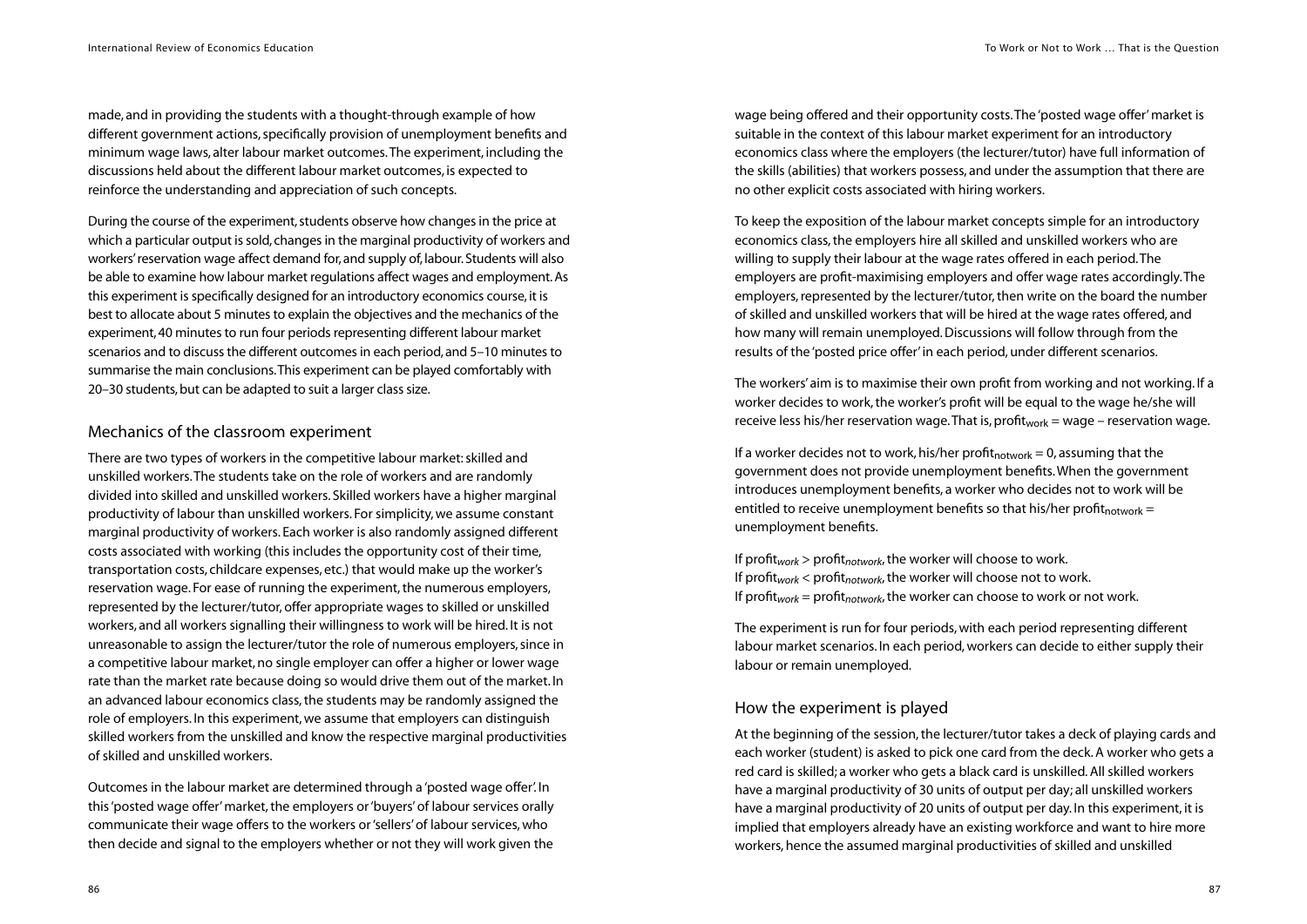workers. Skilled workers are asked to sit on the right side of the room; unskilled workers are asked to sit on the left side of the room so the lecturer (i.e. employers) can distinguish between skilled and unskilled workers.

The number on the card the workers receive (face cards: jacks, queens and kings are assumed to have a numerical value of 10), multiplied by \$10, represents the dollar value per day of their reservation wage (see Figure 1).The worker's reservation wage includes the opportunity cost of his/her time, transportation costs, childcare expenses, etc.

Table 1 sets out the wage rates the employers will be offering to unskilled and skilled workers based on the price of output (determined from a roll of the die) and the respective marginal productivity of unskilled and skilled workers, under different scenarios in the course of the experiment. Columns 2 and 3 show what the respective wage offers will be, assuming that the marginal productivity of unskilled workers is equal to 20 units of output per day and 30 units of output per day for skilled workers. Column 4 shows the wage offers when the marginal productivity of skilled workers is assumed to double to 60 units of output per day. Columns 5 and 6 show the wage offers, assuming that the marginal productivity of skilled workers remains at 60 units of output per day, and taking into consideration a governmentimposed minimum wage law for all workers of \$100 per day.

In the first period, at a roll of a die, the lecturer/tutor (employers) finds out the price at which the workers' output will be sold, and based on this, offers appropriate wages to skilled and unskilled workers.Workers can use a record-keeping sheet, reproduced in Table 2, to note their own labour supply decisions in each period.

#### **Figure 1:** Reservation wages

| \$10 |  | \$20 |  | \$30 |  | \$40 | \$50 | \$60 |  | \$70 |  | \$80 |  |  | \$90 \$100 \$100 \$100 \$100 |
|------|--|------|--|------|--|------|------|------|--|------|--|------|--|--|------------------------------|
|      |  |      |  |      |  |      |      |      |  |      |  |      |  |  |                              |
|      |  |      |  |      |  |      |      |      |  |      |  |      |  |  |                              |
|      |  |      |  |      |  |      |      |      |  |      |  |      |  |  |                              |
|      |  |      |  |      |  |      |      |      |  |      |  |      |  |  |                              |

#### **Table 1:** Wage offers

| <b>Price of</b><br>output<br>(based on | <b>Unskilled</b><br><b>Wage Rate</b><br>(5/day)<br>a roll of die) (PxMPunskilled) | <b>Skilled</b><br><b>Wage Rate</b><br>(5/day)<br>(PxMPskilled) | <b>Skilled</b><br><b>Wage Rate</b><br>(5/day)<br>(MPskilled<br>has doubled) | <b>Unskilled</b><br><b>Wage Rate</b><br>(5/day)<br>$w/m$ inimum<br>wage of<br>\$100/day | <b>Unskilled</b><br><b>Wage Rate</b><br>(5/day)<br>w/ minimum<br>wage of<br>\$100/day |
|----------------------------------------|-----------------------------------------------------------------------------------|----------------------------------------------------------------|-----------------------------------------------------------------------------|-----------------------------------------------------------------------------------------|---------------------------------------------------------------------------------------|
| 1                                      | 20                                                                                | 30                                                             | 60                                                                          | 100                                                                                     | 100                                                                                   |
| 2                                      | 40                                                                                | 60                                                             | 120                                                                         | 100                                                                                     | 120                                                                                   |
| 3                                      | 60                                                                                | 90                                                             | 180                                                                         | 100                                                                                     | 180                                                                                   |
| 4                                      | 80                                                                                | 120                                                            | 240                                                                         | 100                                                                                     | 240                                                                                   |
| 5                                      | 100                                                                               | 150                                                            | 300                                                                         | 100                                                                                     | 300                                                                                   |
| 6                                      | 120                                                                               | 180                                                            | 360                                                                         | 120                                                                                     | 360                                                                                   |

#### **Table 2:** Employment decisions

You are a skilled worker.Your marginal productivity of labour is 30 (or 60 after the introduction of new technology) units of output per day.

| Wage offered | Reservation wage | Unemployment benefit | Work?     |
|--------------|------------------|----------------------|-----------|
|              |                  |                      | Not work? |

You are an unskilled worker.Your marginal productivity of labour is 20 units of output per day.

| Wage offered | Reservation wage | Unemployment benefit | Work?     |
|--------------|------------------|----------------------|-----------|
|              |                  |                      | Not work? |

A posted wage offer is made by the lecturer/tutor (employers) to skilled and unskilled workers to determine how many skilled and unskilled workers will be hired at the offered daily wage rate for skilled and unskilled workers. Each time the lecturer rolls the die (representing a change in the price at which output is sold),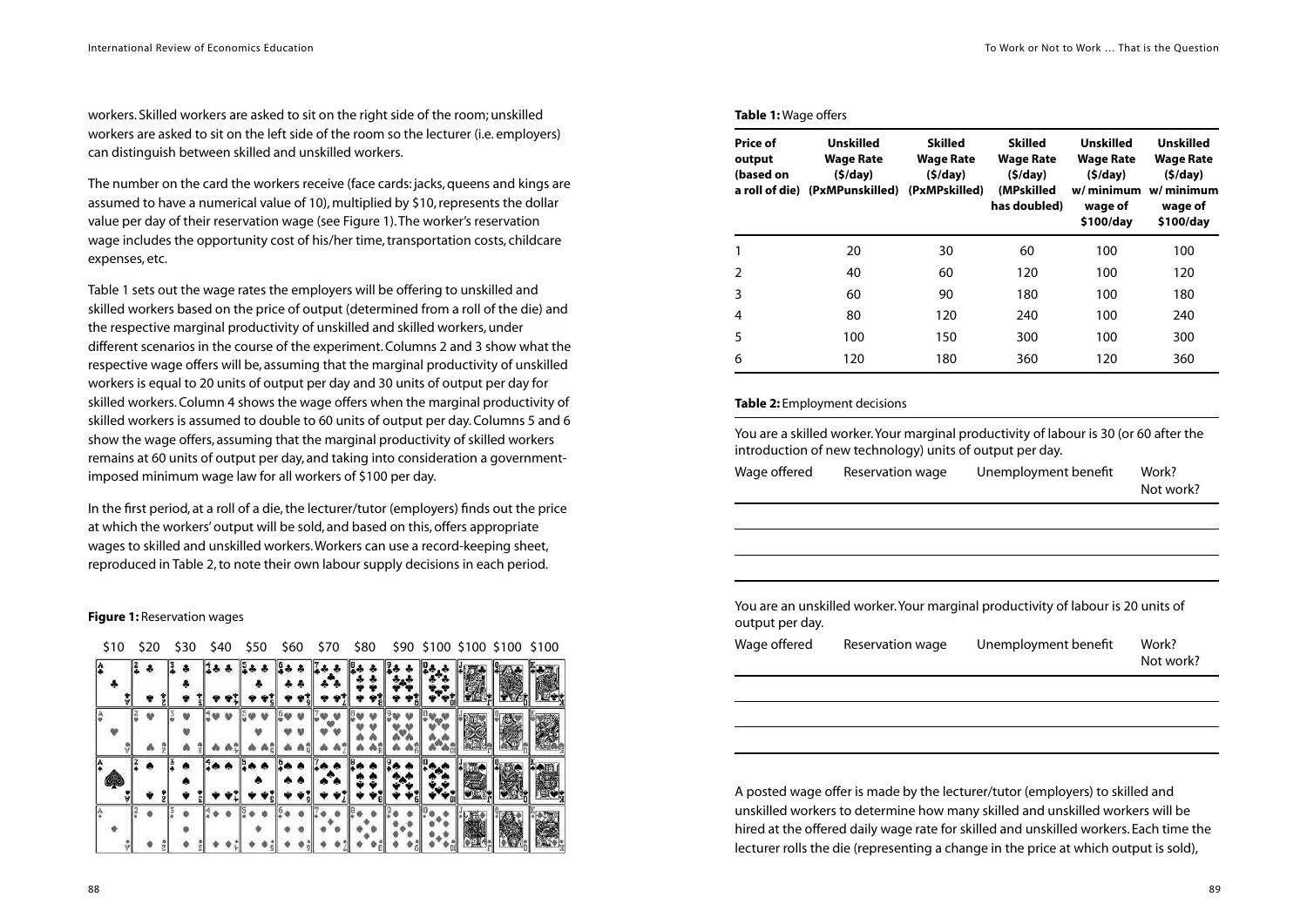**Table 3:** Labour market outcomes

# **Period 1 No unemployment benefit**

| Roll of | Wage    |       | Skilled workers     | Wage    |       | Unskilled workers   |
|---------|---------|-------|---------------------|---------|-------|---------------------|
| die     | offered | No.of | No.of               | offered | No.of | No.of               |
| (price) |         |       | Employed Unemployed |         |       | Employed Unemployed |

#### **Period 2**

**Marginal productivity of skilled workers = 60 units of output per day**

#### **Period 3**

**Marginal productivity of skilled workers = 60 units of output per day Unemployment benefit = \$50/day**

#### **Period 4**

**Marginal productivity of skilled workers = 60 units of output per day Unemployment benefit = \$50/day Minimum wage for all workers = \$100/day**

another posted wage offer is made.The results of each posted wage offer are recorded on a table (Table 3) and posted on the board for later discussion.

In this first period, we show that employers hire workers according to the value of their marginal product, and that competitive employers will not offer a wage rate that is higher or lower than the workers' value of marginal product because doing so will not maximise their profits.Workers on the other hand, compare the wage rate with their reservation wage and make decisions on whether or not to supply their labour services. It is useful to remind students at this stage that, in the real world, the interaction of demand for, and supply of, labour determines the equilibrium wage and employment level in the labour market.

In the second period, a new technology is introduced that effectively doubles the productivity of skilled workers only.The employers (via the lecturer/tutor) again post a wage offer to workers, taking into consideration that the marginal productivity of skilled workers has doubled; results are noted on Table 3 for discussion. In this period, it is useful to remind the students of the outcomes in the labour market in the first period, in particular, how changes in the price of the output affected the demand for labour. After this, the lecturer/tutor can discuss how, this time, changes in the marginal productivity of workers affect the demand for, and supply of, workers. In particular, how is the wage rate of the skilled workers affected by the increase in productivity? How would unskilled workers be affected? The important points to draw out from the discussion, after the second period, are that changes in the price at which output is sold and/or changes in the productivity of workers are the main factors that affect the demand for labour.

In the third period, the employer assumes the same price for output from the last roll of the die in the immediately preceding period. In the third period however, the government introduces unemployment benefits and a worker who decides not to work will now be eligible to receive a \$50 per day unemployment benefit.

Another posted wage offer is made by the employers, and workers now make their decisions, taking into consideration the unemployment benefit they can receive should they choose not to work. Results are noted on Table 3 for discussion. After the unemployment benefit was introduced, some students were surprised to find that if their reservation wage is quite high, and the wage offer is not too high, it may actually be in their best interest, at least financially, to just stay at home and receive unemployment benefits.The results in this third period made for some very interesting discussion among students. Some students pointed out that although they may be financially better off by not working and just receiving unemployment benefits, they will still opt to work so they do not lose their skills (an application of what they would have learned about structural unemployment), or for a sense of pride and/or accomplishment.

In the fourth period, the price of output and the skilled workers' productivity remains the same as in the immediately preceding period, but this time the government mandates a \$100 per day minimum wage for all workers, both skilled and unskilled.

A posted wage offer is again made to determine how many skilled and unskilled workers will be hired at the offered wage rates. Note however that, under this scenario, if the price based on the last period is less than \$5, the employer will not hire any unskilled worker.This is because it is not profit-maximising for the employer to do so as price (if less than \$5) multiplied by the marginal productivity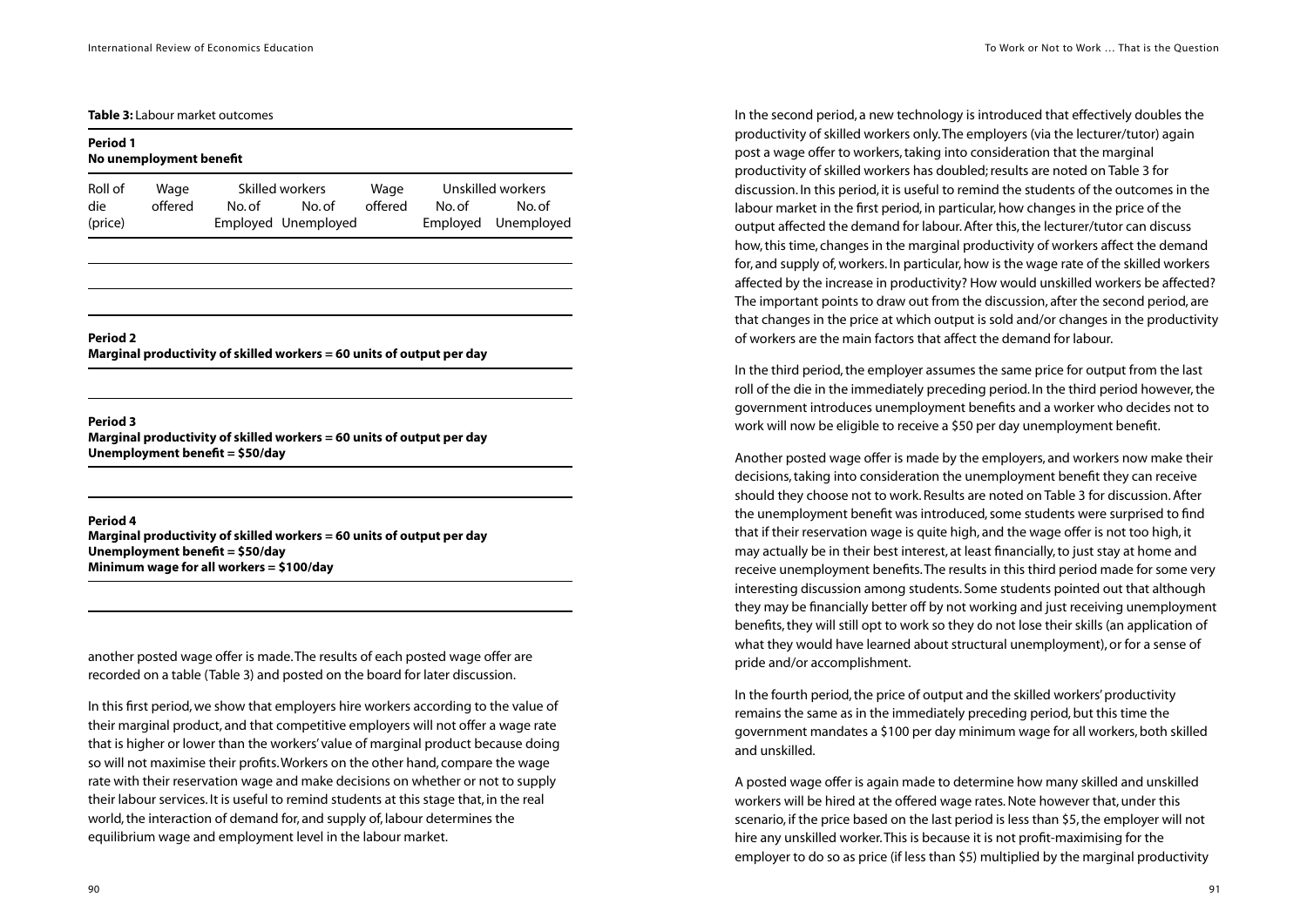(i.e. the value of the marginal product of labour) of unskilled workers will be less than the minimum wage of \$100 per day. Moreover, if the price based on the last period is \$1, the employer will not hire any skilled workers either as it will not be profit-maximising to do so.

In the discussion following this period, the focus should be on how the introduction of a minimum wage has affected the labour market. For instance, it should be noted that although there will be circumstances when there will be no demand for labour under certain price levels with a minimum wage imposed, there will be more workers, particularly unskilled workers, who will be more willing to offer their labour services, i.e. supply of labour will be greater than demand for labour; therefore, unemployment could increase compared to unemployment in the previous periods.

### Possible variations

The classroom experiment outlined above has been designed for university students of first-year introductory economics.This experiment, however, can be easily extended to suit higher level (labour) economics students. For instance, rather than the lecturer/tutor taking on the role of the employers, the class can be divided into several groups of employers and workers, so that some students end up as employers who decide the appropriate wages to offer and number of workers to hire. Alternatively, a non-competitive labour market can also be examined.The lecturer/tutor, for instance, can assume the role of a monopsonist, who can be either perfectly discriminating or non-discriminating. Discrimination in the labour market can also be introduced. One way of doing this is by imposing on employers to hire only male workers in each period. Another way of extending the experiment is by introducing the role of labour unions to see what happens in the labour market when a group of, or all, workers form a labour union. It is also possible to introduce different wage-setting mechanisms, such as negotiations, or a combination of posted price then negotiations, among others.

# To play or not to play … summary and conclusions

The labour market experiment outlined in this paper aims to introduce students to the workings of a simple competitive labour market, and how outcomes in this market are affected by different forms of government intervention. It shows students that wages firms offer depend on the marginal productivity of workers and the price at which output is sold. Any change to either or both of these factors changes the wage offer.The experiment also enables students to develop for themselves their own reservation wage.The experiment is able to draw out other costs (aside from the ones assumed in the experiment, which are mainly monetary costs) that may affect the students' own labour supply decisions.That is, for some

students, monetary costs are not the only considerations in forming their own reservation wage. Misgivings about losing their skills, or uneasiness about relying on government benefits, and/or desire for self-fulfilment and other opportunity costs can sometimes outweigh monetary considerations when deciding whether or not to supply their labour services.

From this experiment, the students can also gain a better appreciation of how government regulations affect outcomes in the labour market. For instance, we find that unemployment benefits may have different effects on the level of employment depending on whether students (workers) consider only monetary costs or include other non-monetary costs in forming their reservation wage. Also government regulations, such as minimum wage, could considerably affect hiring decisions of employers.

By giving students the opportunity to play the role of workers and getting them to decide for themselves whether or not they should work under different scenarios, students learn to appreciate the importance of the different factors affecting wage setting and labour supply decisions.

In order to determine whether or not there is any merit in conducting this labour market experiment to aid students' learning, we examined the quiz results of students, in two different semesters, on this particular topic (i.e. concerning workers, wages employment and unemployment). Students in one semester were exposed to the experiment (treatment group), while students in the other semester were lectured on the topic in the traditional 'chalk and talk' manner (control group). Students in both groups were exposed to the same material throughout the semester (except for the labour market experiment), the same number of class hours and had the same lecturer/tutor. However, the class size of the two groups differs with more students in the treatment group than in the control group.

We found that a higher percentage of students in the treatment group obtained perfect scores in the quiz (14.6% compared to 9.1%), but that the mean test scores in the treatment group (71%) was slightly lower that the mean test score (73%) in the control group. Nonetheless, standard tests for equality of means in the two groups (with different sample sizes, see for instance McGhee, 1985) fail to reject the hypothesis that the means are equal (p-value = 0.5782).This implies that, whether or not students were exposed to the game, students' implied understanding of the labour market (as measured by their test scores) was not statistically different.The treatment group/control group design and the examination of differences in mean outcomes are commonly used tools for determining whether or not to use classroom experiments and in assessing the effectiveness of such experiments (see, for instance, Dickie, 2006).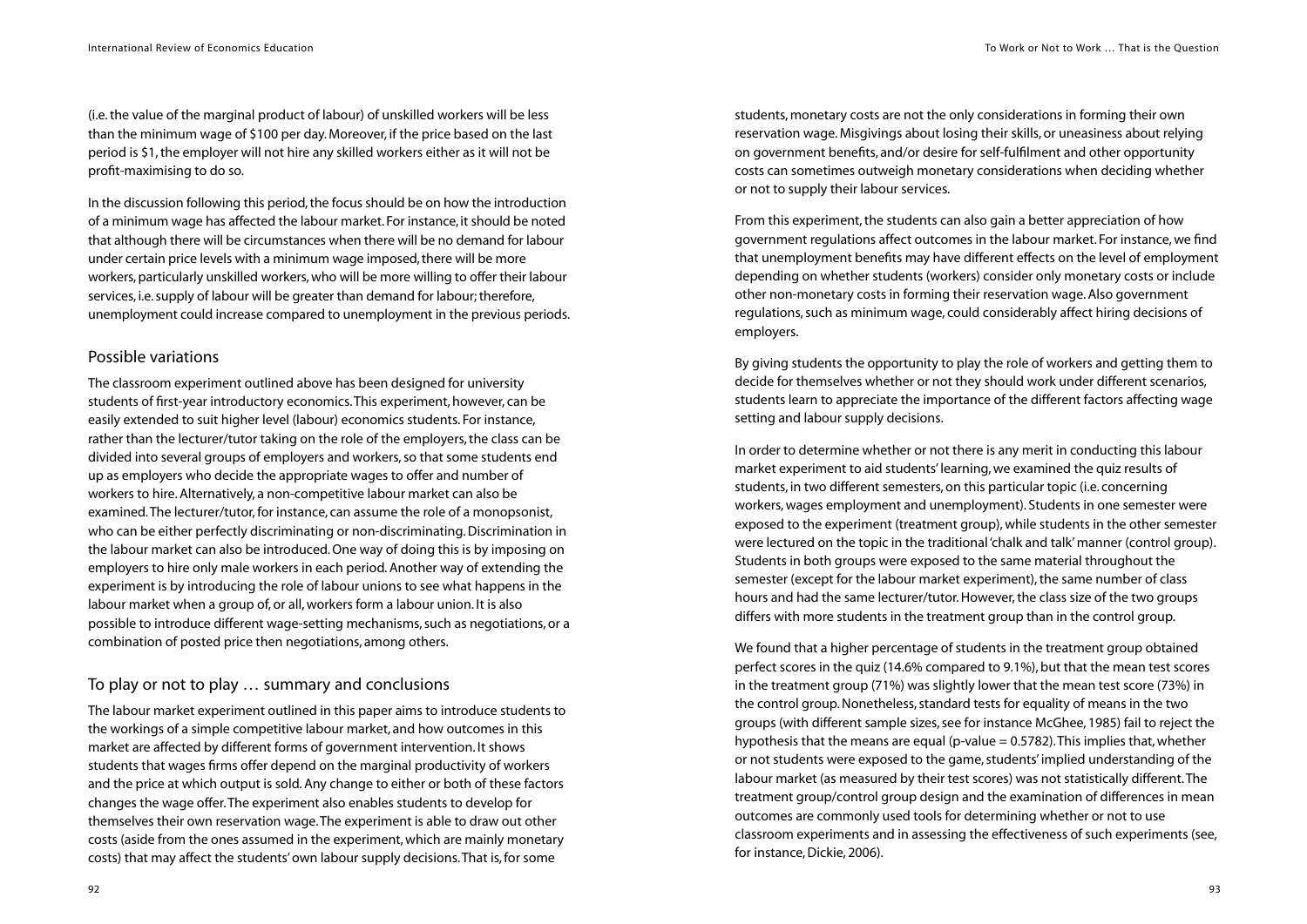Nonetheless, we also found that students in the treatment group, those who were exposed to the game, were very enthusiastic and appreciated being active participants in labour market decisions in the classroom. Students' positive reactions to the game were expressed verbally, as well as in the end of the semester course evaluation questionnaire where a number of students explicitly noted that one of the highlights of the course was the labour market experiment in which they took part.This kind of reaction of students towards classroom experiments is consistent with what many of those who use classroom experiments have experienced and, consequently, it is not surprising then to find strong support for their use (see, for instance, Durham *et al*., 2007).

For these reasons, we surmise that although the labour market classroom experiment we present in this paper does not appear to significantly improve students' understanding and retention, based on a comparison of quiz results, this result is still consistent with the findings of other users of classroom experiments (see, for instance,Yandell, 1999).We also regard this experiment as a valuable tool for engaging students and making them active learners, and an alternative to the monotony of 'chalk and talk' in the classroom.

# Appendix: Instructions for the labour market experiment

#### *Items you will need*

Deck of playing cards Large die Whiteboard Whiteboard pens Copies of Table 2 for the students Overhead projector transparency (OHP) of Table 3

## *Instructions for the lecturer/tutor*

- With the deck of playing cards in your hand stand at the door.
- Offer each student a card as they enter the room and give them a copy of Table 2.
- Instruct students to take a seat.
- When all students are seated explain that each card represents a type of worker: a red card represents a skilled worker; a black card represents an unskilled worker.
- Instruct those with a red card to move to the right-hand side of the room and those with a black card to move to the left-hand side, taking with them their Table 2 form and a pen.
- Explain that employers want to hire more workers for their factories, offices, etc. and that different workers have different marginal productivities: skilled workers

have a marginal productivity of 30 units of output per day, while the unskilled have a marginal productivity of 20 units of output per day.

- Write on the whiteboard what type of worker each group is and their respective marginal productivities.
- Explain to students that the number on their card (face cards have a numerical value of 10) multiplied by 10, represents their reservation wage which is made up of the opportunity cost of their time, transport costs, childcare costs, costs of buying new clothes for work, etc.
- Get students to discuss among themselves their reservation wage. Ask them what other things they could include in their reservation wage.
- Inform students that the price of the good will be determined by the roll of the die. Based on the roll of the die, the lecturer/tutor (employers) posts a wage offer, which is effectively the number from the die multiplied by the marginal productivity of workers. For example:
	- $\cdot$  die = 2, so the price of output = \$2
	- skilled workers' wage offer  $=$  \$60 (price x 30 units of output per day)
	- unskilled workers' wage offer  $=$  \$40 (price x 20 units of output per day)
- Allow about 5 minutes for setting up the classroom experiment, i.e. explaining the objectives and mechanics of the experiment.
- Allow about 40 minutes to run and discuss four different labour market scenarios, represented by Periods 1 to 4 as described below.
- Allow about 5–10 minutes to summarise and conclude.

# Period 1

- Roll the die to determine the price at which output is sold.
- Based on the price of output and the marginal productivity of workers, write the offered daily wage for each type of worker on the OHP of Table 3.
- Ask students to make a decision as to whether they will work or not work and ask them to move towards the centre of the room to indicate their willingness to work.
- Record the information as to the number of students willing to work on the OHP of Table 3.
- Ask students to discuss with students around them why they will or will not work.
- Ask if any students have changed their minds now they have discussed it.
- Discuss with the whole group the decisions that have been made and the reasons for making them.What does the wage offer represent?
- Ask students to return to their original positions in the skilled or unskilled workers' group and fill in their Table 2 form.
- Roll the die again to simulate a price change.
- Make a wage offer to skilled and unskilled workers and ask students whether or not they will work.
- Discuss with the whole group the decisions that have been made and the reasons for making them.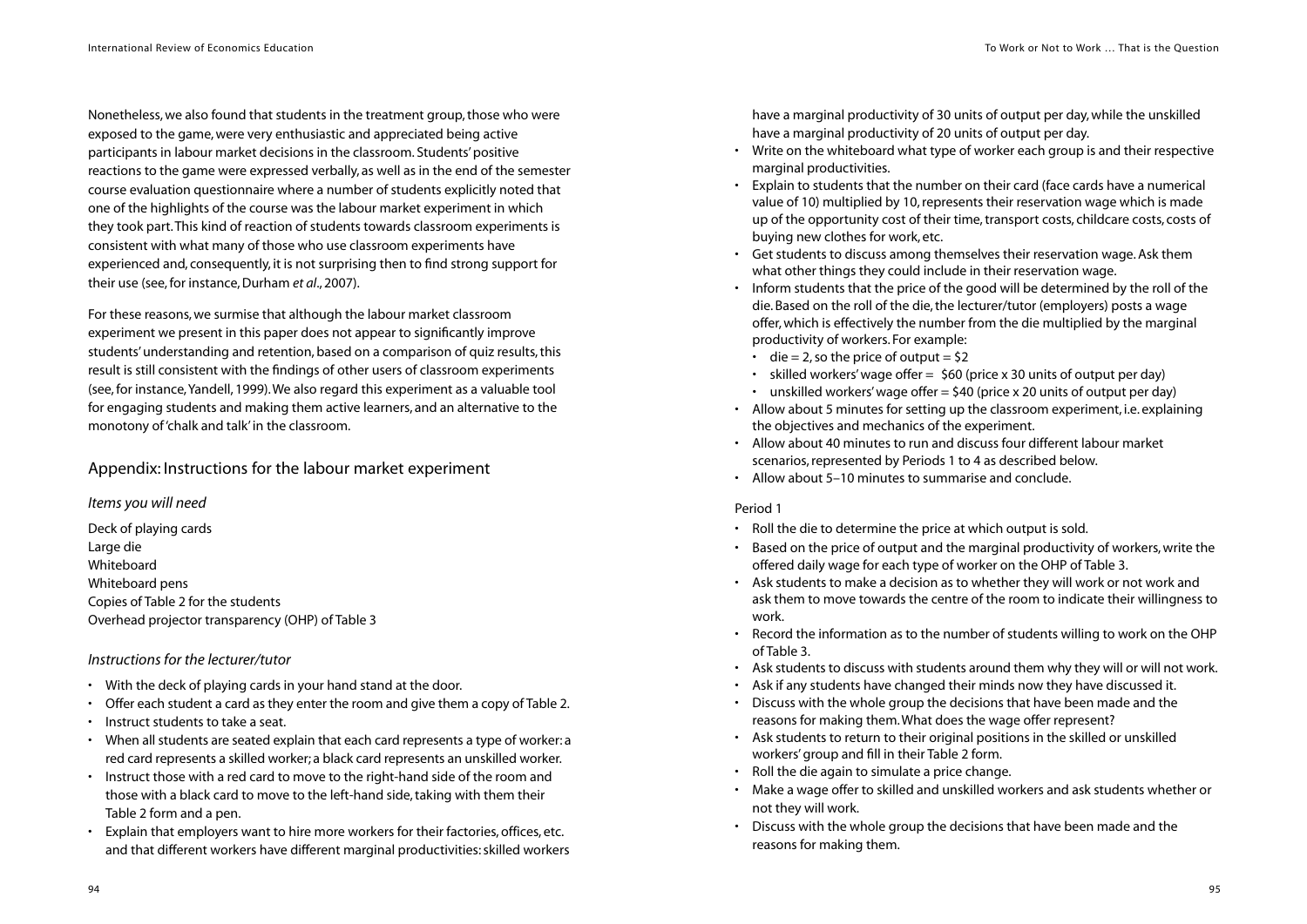- The lecturer/tutor can repeat rolling the die and making new wage offers, until the students are comfortable with making decisions regarding whether or not to work.
- Allow about 12 minutes to run and discuss Period 1 scenario and results.

#### Period 2

- Explain that a new technology that improves the productivity of skilled workers has been developed.This means that skilled workers can now produce more output than before.
- Ask students if they can think of examples of technology that would improve workers' marginal productivity.
- Inform students that the skilled workers' marginal productivity has now increased to 60 units of output per day.
- The price of output is assumed to be the same as the last roll of the die in Period 1, and write the wages offered to the skilled and unskilled workers on the OHP of Table 3.
- Ask students to decide on whether or not they will work and indicate this by moving towards the centre of the classroom if they are willing to work, and fill in the relevant information on Table 3.
- Ask students to discuss in pairs (or groups of three) the reasons for their decision.
- Ask the whole group what factors affect the demand for labour. Again, discuss with students what the wage offers represent, i.e. that these represent the value of the marginal product of labour. Specifically, discuss with students how the wage offers for skilled and unskilled workers have been affected with the development of the new technology.
- Ask students to return to their original positions in the skilled or unskilled workers' group and fill in their Table 2 form.
- Allow about 8 minutes to run and discuss Period 2 scenario and results.

#### Period 3

- Government now introduces an unemployment benefit of \$50 per day.This means that those who decide not to work will automatically receive \$50 per day.
- The price of output is assumed to be the same as the last roll of the die in Period 1.
- Write the wages offered to skilled and unskilled workers on the OHP of Table 3 and ask students to decide whether or not to work, making sure that they take into consideration the \$50 per day unemployment benefit.
- Ask students to move towards the centre of the classroom to indicate their willingness to work, and fill in the relevant information on Table 3.
- Ask students to discuss in pairs (or groups of three) their decisions about whether or not to work, in particular, with reference to the unemployment benefit. Has the introduction of the unemployment benefit changed their working decision?
- With the whole group, discuss what the benefits of working and not working might be. For instance, would people choose to work regardless of the unemployment benefit because they are afraid to lose their skills when not working? What are the social reasons for working?
- Ask students to return to their groups.
- Allow about 10 minutes to run and discuss Period 3 scenario and results.

#### Period 4

- Government now introduces a minimum wage of \$100 per day for all workers.
- Explain that the unemployment benefit remains in place, and the marginal productivity of each type of worker remains the same.
- Write on the OHP of Table 3, the wages offered to skilled and unskilled workers, making sure that the \$100 minimum wage per day is also taken into consideration.
- Ask students to make a decision about working and move to the centre of the classroom to indicate their willingness to work, and fill in the relevant information on Table 3.
- If the minimum wage turns out to be greater than the value of the marginal product of labour, ask students whether or not the employers will still be willing to hire workers, and explain why or why not.
- Discuss with the whole group what happens to the number employed when a minimum wage is imposed. How many workers will be willing to work for the minimum wage? How many workers will the employers want to hire?
- Ask students to return to their original seats and in pairs (or groups of three), to draw a diagram that would illustrate the effect of the introduction of a minimum wage in the labour market.
- Allow about 10 minutes to run and discuss Period 4 scenario and results.

# References

Becker, W. E. (2004) Economics for a Higher Education, *International Review of Economics Education*, Vol. 3, pp. 52–62.

Becker, W.E. and Watts, M. (2001) Teaching Methods in U.S. Undergraduate Economics Courses,*Journal of Economic Education*, Vol. 32, pp. 269–280.

Bergstrom,T. C. and Miller, J. H. (2000) *Experiments with economic principles: Microeconomics*. Chicago, IL: Irwin McGraw-Hill Publishers.

Dickie, M. (2006) Do Classroom Experiments Increase Learning in Introductory Microeconomics?,*Journal of Economic Education*, Vol. 37, pp. 267–288.

Durham,Y., McKinnon,T. and Schulman, C. (2007) Classroom Experiments: Not Just Fun and Games, *Economic Inquiry*, Vol. 45, pp. 162–178.

Guest, M. (2009) Introducing Games/Experiments into an Intermediate Microeconomics Module, University of Coventry, Available online from: http://economicsnetwork.ac.uk/showcase/guest\_games.htm